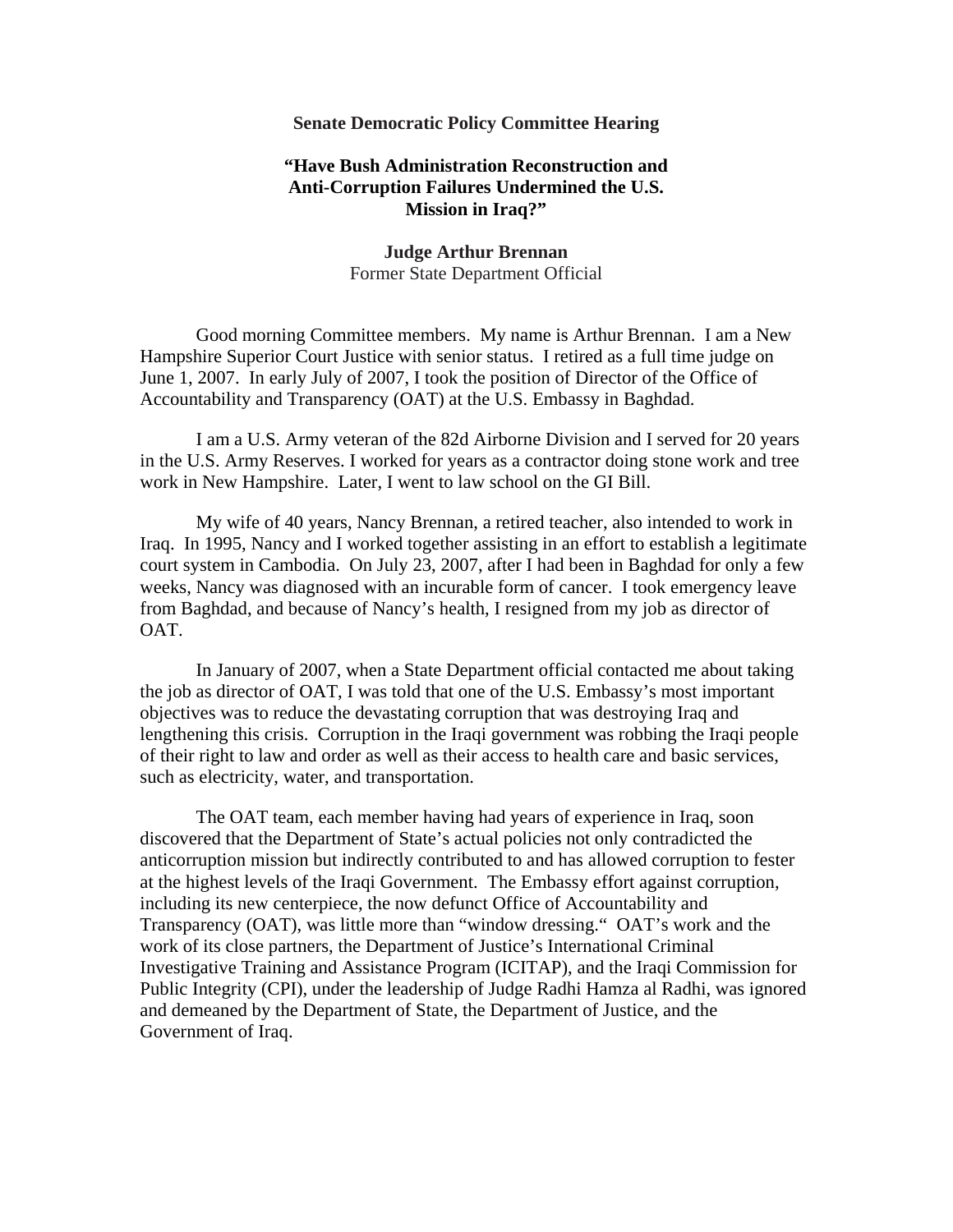This is because the actual policies and performance of the State Department in Iraq were not what they are represented to be. The Department of State has negligently, recklessly and sometimes intentionally misled the U.S. Congress, the American people, and the people of Iraq. In a sense, the Department of State has contributed to the killing and maiming of U.S. soldiers; the deaths of thousands of Iraqi civilians; the bolstering of illegal militias, insurgents and al Qaeda--and the enrichment and empowerment of the thieves controlling some of the Iraqi ministries. Further, the Department of State's performance or nonperformance has discouraged honest men and women in the Iraqi government. Billions of U.S. and Iraqi dollars have been lost, stolen and wasted. It is likely that some of that money is financing outlaws and insurgents such as the Mehdi Army. I will give you a few examples that substantiate these conclusions.

 In mid-July 2007, OAT received a request from the Special Inspector General for Iraq Reconstruction (SIGIR) to comment on a draft of SIGIR's upcoming report on U.S. anticorruption efforts in Iraq. The draft report described the positive development of an entity named the Joint Anti-Corruption Committee (JACC), which consists of the three Iraqi government watchdogs, the BSA (similar to GAO), the CPI (similar to FBI), and the Iraqi IG's.

 In OAT's response to the SIGIR request for comment, we pointed out to SIGIR, among other things, that the only visible activity of the Joint Anticorruption Committee (JACC) was to provide a forum for an Iraqi official who wanted Judge Radhi Hamza al Radhi, Director of the CPI, to be removed from his position as Commissioner of CPI. This official sought Judge Radhi's removal because CPI's investigators were uncovering billions of dollars of corruption in the ministries and this was causing political problems for certain Iraqi leaders with close ties to the government of Prime Minister Nouri al-Maliki.

 Unaware that the response to the SIGIR inquiry had to be vetted by the Chief of Mission, I ordered that the answer be sent directly to SIGIR. Within a day, the answer was withdrawn and a new response, drafted outside of OAT, was sent back to SIGIR. It bore little or no resemblance to the OAT response and failed to even mention what a disaster the JACC really was. I have copies of both letters. Incidentally, I approved the new letter, but much against my better judgment. Later events make me regret that moment when I dropped my principles and drifted along with the program.

 Later in July, the OAT team expressed concerns to the Chief of Mission, Ambassador Crocker, about an Iraqi leader who was being investigated for theft and or misappropriation of up to one billion dollars in medical supplies intended for the use of the Iraqi people. The medical supplies were showing up on the black market in Iraq and Syria. This leader insisted on accompanying the OAT Senior Advisor assigned to his agency whenever the advisor met other Iraqi officials employed in other Iraqi ministries.

 OAT had evidence that the man was corrupt and dangerous. He had been in the leadership of a ministry that was directly involved in the abduction, torture and murder of hundreds of Sunnis who had sought treatment in Iraqi medical centers. The death squads within the medical centers hunted down Sunnis who had given their names and addresses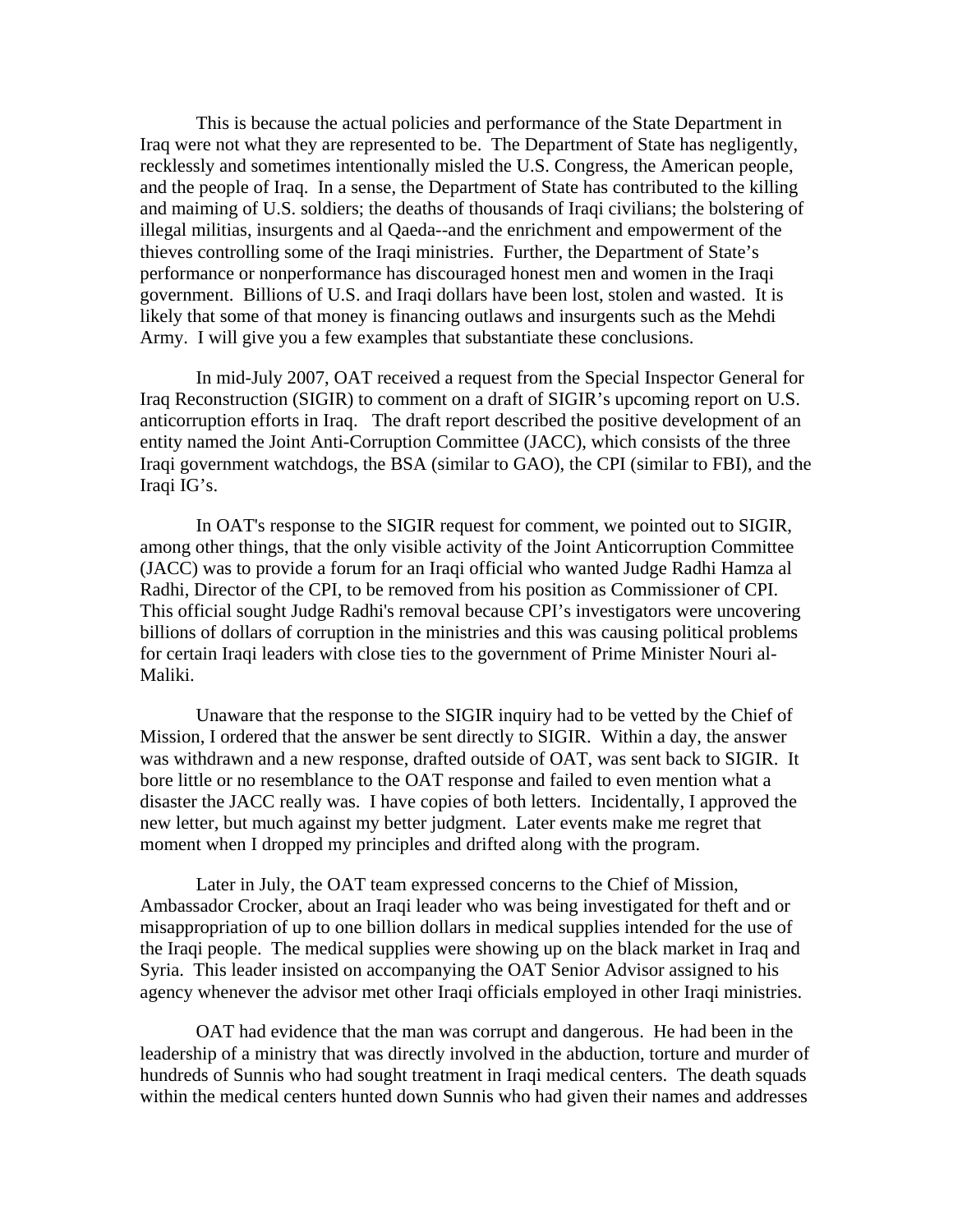when admitted for medical care.

 We pointed out to Ambassador Crocker that we were concerned about going along with this leader because in doing so we were lending our credibility to a person with a reputation for dishonesty and violence (the man had threatened CPI investigators). I told Crocker that I felt we were bolstering the man's visibility and position in the Iraqi government at the expense of our credibility. Further, we felt we were endangering the life of the OAT Senior Advisor assigned to his agency for nothing. Ambassador Crocker responded that he wanted more proof. I referred him to the OAT Senior Advisor to CPI who then explained to the Chief of Mission in more detail. Ambassador Crocker immediately ordered a comprehensive report on Embassy anticorruption efforts. I took emergency leave shortly thereafter and I am unaware of whether or not any such report was ever issued.

 That Iraqi leader is still in power. In fact, a few months later, the leader recognized one of the OAT team members and commented that he looked forward to the day when Judge Radhi would be sent back to Iraq where "justice would be done."

 In January and July of 2007, OAT issued a comprehensive report of its own on the level of corruption in the 31 Iraqi ministries. This 60 page report, by the way, has nothing to do with the report requested by Ambassador Crocker. To my knowledge, the State Department has never reacted or responded to OAT's intial January report or the updated July report in any way.

 In the late summer or early fall of 2007, the House Committee on Oversight and Government Reform requested a copy of the OAT July report. The Department of State retroactively classified the report to to prevent it from being made a subject of public knowledge and discussion. Also, after the inquiry by the House Oversight Committee, OAT personnel and all other State Department personnel were ordered not to testify at all to the House Committee about corruption within the Iraqi Government.

 Later, when an investigator from the House Oversight Committee was in Baghdad and asked to speak with members of OAT, he was told by Department of State representatives that OAT was "too busy." In actuality, members of the OAT team, having little to do after Judge Radhi's departure and the Prime Minister's subsequent evisceration of CPI, were watching western movies at the Embassy, in the OAT office, at my desk and on my computer.

 OAT Senior Advisors worked very closely with Judge Radhi Hamza al Radhi, the Commissioner of CPI, the Iraqi equivalent to the FBI. Judge Radhi has a solid reputation in the U.S. Embassy and the Department of Justice for running an honest, unbiased, and independent government agency.

 Judge Radhi's CPI investigators were trained and advised by the American law enforcement officers of ICITAP. Those law enforcement officers hold Judge Radhi and his CPI investigators in high esteem. I have personal knowledge that those American law enforcement officers would as quickly risk their lives for those Iraqi men as they would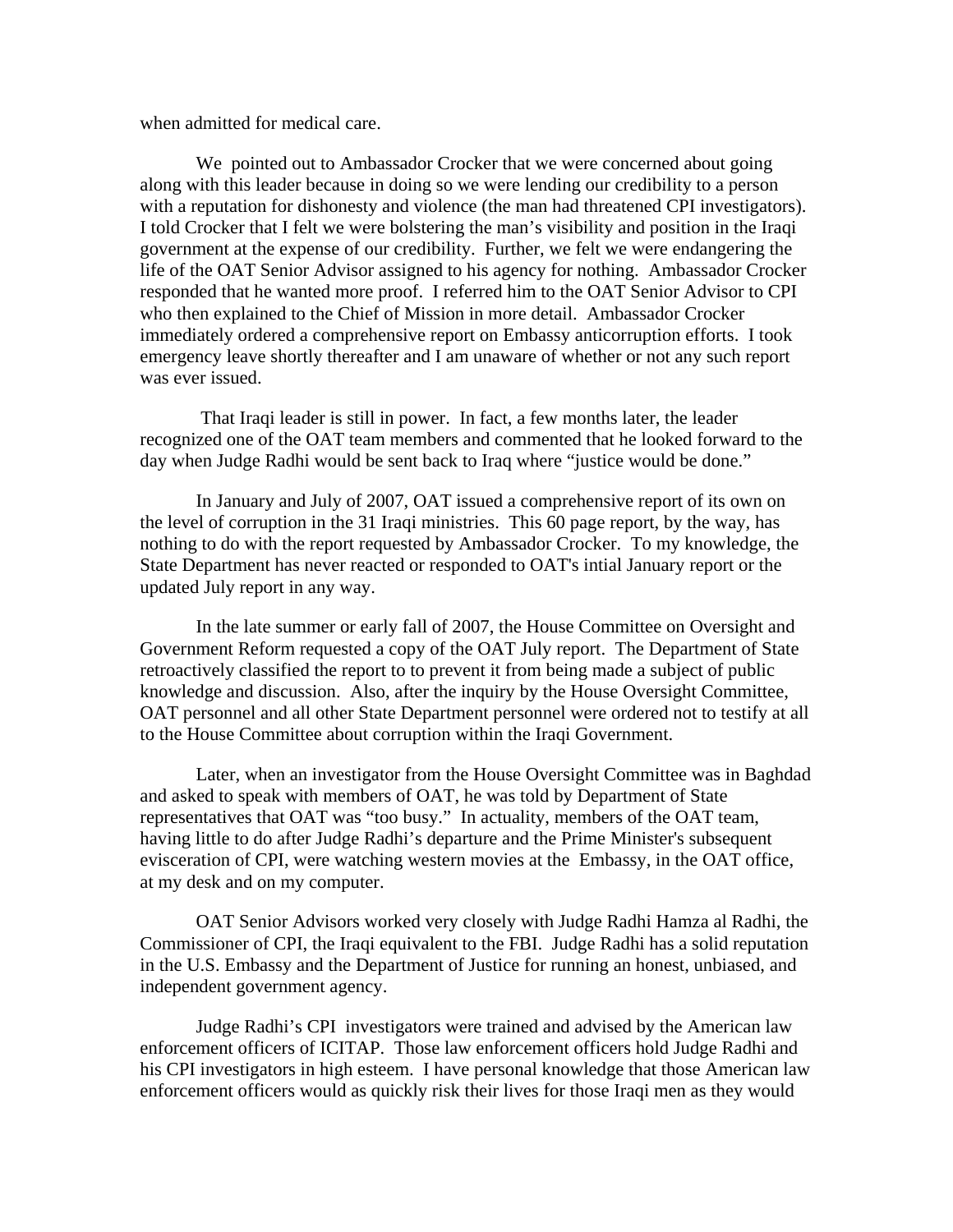## for each other.

 Despite orders from the Iraqi Prime Minister's office to remove Sunnis from CPI employment; to fire his Chief Investigator, known as the "Elliott Ness of Iraq;" and not to investigate high ranking Iraqi officials without permission from the Prime Minister; Judge Radhi courageously stuck to his principles and refused to carry out those illegal orders. Judge Radhi and his best officers from CPI, and their families, have paid a heavy price for their steadfast loyalty to the rule of law and the Iraqi people. 31 CPI employees have been murdered along with 12 of their family members. Now, Judge Radhi and his best lieutenants are men without a country.

 In September of 2007, Judge Radhi was forced to seek asylum in the United States. Finally, after continuous political efforts by the Iraqi prime minister's office to remove Judge Radhi had failed; after bogus attempts to accuse him of crimes and corruption had failed; and after threats and murder of CPI personnel and their families had failed; the two rockets that narrowly missed his house in Baghdad convinced him that his family would be murdered and that he must resign and seek asylum in the United States.

 In the end, the State Department abandoned and betrayed Judge Radhi. The State Department's response to this tragedy is telling--the American law enforcement officers of ICITAP and the senior advisors at OAT who worked so closely with CPI and sought protection for Judge Radhi and his investigators were ordered not to provide letters or affidavits in support of Judge Radhi's applications for asylum. Who knew more about Judge Radhi and his deputies than the officers of ICITAP? Who could better explain to the administrative judge what danger Judge Radhi was in and why he should be granted asylum? What clearer message could the State Department be sending to any honest Iraqi official about the credibility, loyalty and reliability of the U.S. government? What clearer message could the State Department be sending to the corrupt Iraqi officials who threatened to harm and may have attempted to kill Judge Radhi and his family? What an affront to the American law enforcement officers of ICITAP who had so effectively and courageously worked with Judge Radhi and his investigators.

 There were are a number of problems with oversight that should be considered. For instance, the Bureau of Supreme Audit (BSA), similar to our GAO, is one of the three Iraqi watchdog agencies assisted by OAT and now ACCO, but to my knowledge, no one in the State Department has ever seen an actual audit of any Iraqi agency or ministry.

 Also, the CPI and the other watchdog agencies are very limited in their ability to audit, inspect and investigate. Many of the Ministries are controlled by criminals and guarded by armed thugs. It would be a death sentence to try to do an investigation without armed support and security.